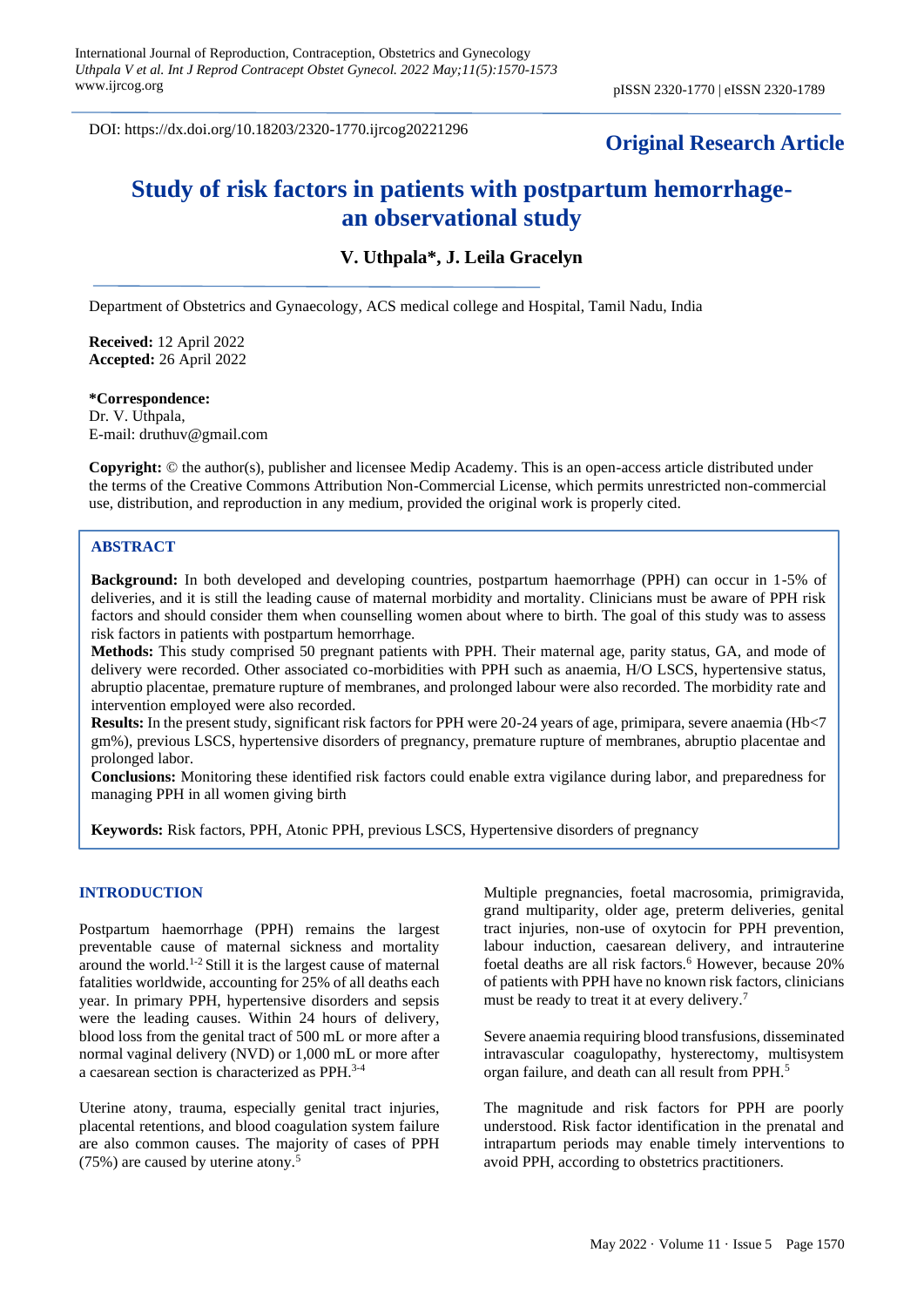This study was undertaken to assess the risk factors in patients with postpartum hemorrhage.

## **METHODS**

This observational study was conducted in the department of gynaecology and obstetrics at ACS medical college and hospital from 2015 august to March 2017. The duration of the study was 12 months. Ethical approval was obtained from the institutional ethics committee.

## *Inclusion criteria*

Pregnant women, >18 years, delivered at our hospital, with any one of the following criteria: Patients with estimated blood loss of more than 500 ml after vaginal delivery, more than 1000 ml after caesarean delivery, and 1500 ml loss in obstetric hysterectomy, patients with excessive bleeding that makes the patient symptomatic (e.g., Lightheadedness, vertigo, syncope) and/or results in signs of hypovolemia (e.g., hypotension, tachycardia or oliguria), patients with >10% decline in PPH concentration from prepartum levels or required blood transfusion were included in the study.

## *Exclusion criteria*

Women who were too sick or weak to give consent or to be interviewed or not willing to participate in the study.

Patient consent was taken both verbally and in writing.

Maternal age, gestational age, parity, history of abortions, prior obstetric history, co-morbidity period of pregnancy, risk factors for PPH, amount of blood loss, mode of delivery, birth weight of the child, causes of PPH, blood transfusion, management of PPH, and maternal morbidity are just some of the demographic and clinical data collected.

All data were collected and analyzed.

## **RESULTS**

During this 12-month study, 600 deliveries were conducted at our hospital, and 50 patients experienced postpartum hemorrhage. The majority of the subjects belonged to the 20-24-year age group (44%) according to Table 1. In Table 1 we see, as per the parity status, primiparous cases were the highest (56%). As per gestational age, the majority were from 36-38 weeks and 38-40 weeks respectively both being 30% each (Table 1). In the present study, normal vaginal delivery (NVD) (74%) was the most commonly employed over LSCS (lower segment caesarean section).

In present study common risk factors severe anaemia (28%), previous LSCS (22%), PIH/ pre-eclampsia (18%), pre-mature rupture of membranes (12%), abruptio placentae (12%) and prolonged labor (8%) shown in the Table 1.

## **Table 1: General characteristics**

| <b>Parameters</b>                 |             | <b>Frequency</b> | Percentage<br>(%) |
|-----------------------------------|-------------|------------------|-------------------|
| <b>Maternal</b><br>age<br>(Years) | $<$ 20      | $\mathcal{L}$    | 4                 |
|                                   | $20 - 24$   | 22               | 44                |
|                                   | $25-29$     | 14               | 28                |
|                                   | $30 - 34$   | 8                | 16                |
|                                   | >35         | $\overline{4}$   | 8                 |
| <b>Parity</b>                     | Primipara   | 28               | 56                |
|                                   | Multipara   | 22               | 44                |
| $GA$ (in<br>weeks)                | $<$ 34      | 4                | 8                 |
|                                   | $34 - 36$   | 6                | 12                |
|                                   | 36-38       | 15               | 30                |
|                                   | 38-40       | 15               | 30                |
|                                   | >40         | 10               | 20                |
| Mode of<br>delivery               | <b>NVD</b>  | 37               | 74                |
|                                   | <b>LSCS</b> | 13               | 26                |

## **Table 2: Risk factors associated with PPH.**

| <b>Risk factors</b>               | <b>Frequency</b> | <b>Percentage</b><br>(0/0) |
|-----------------------------------|------------------|----------------------------|
| Anemia                            | 14               | 28                         |
| <b>Previous LSCS</b>              | 11               | 22                         |
| PIH/Preeclampsia                  |                  | 18                         |
| Abruptio placentae                | 6                | 12                         |
| Premature rupture of<br>membranes | 6                | 12                         |
| <b>Prolonged labor</b>            |                  |                            |

## **Table 3: Management outcomes.**

| <b>Type of intervention Frequency</b> |    | <b>Percentage</b><br>$($ %) |
|---------------------------------------|----|-----------------------------|
| <b>Uterotonics</b>                    | 50 | 100                         |
| <b>Blood transfusions</b>             | 41 | 82                          |
| <b>Surgical</b><br>intervention       | 43 | 86                          |

To combat the PPH, various types of interventions were employed to save the patients' life. The most common of which was the use of uterotonics (100%) while the surgical intervention was used in 86% of the cases followed by PCV blood transfusions (82 %), in this study.

## **Table 4: Mortality.**

| <b>Mortality</b> | <b>Frequency</b> | Percentage<br>$($ %) |
|------------------|------------------|----------------------|
| Yes              |                  |                      |
| No               | 48               | 96                   |
| <b>Total</b>     |                  | 100                  |

According to Table 4, we see in the present study, that 2 cases of mortality were observed.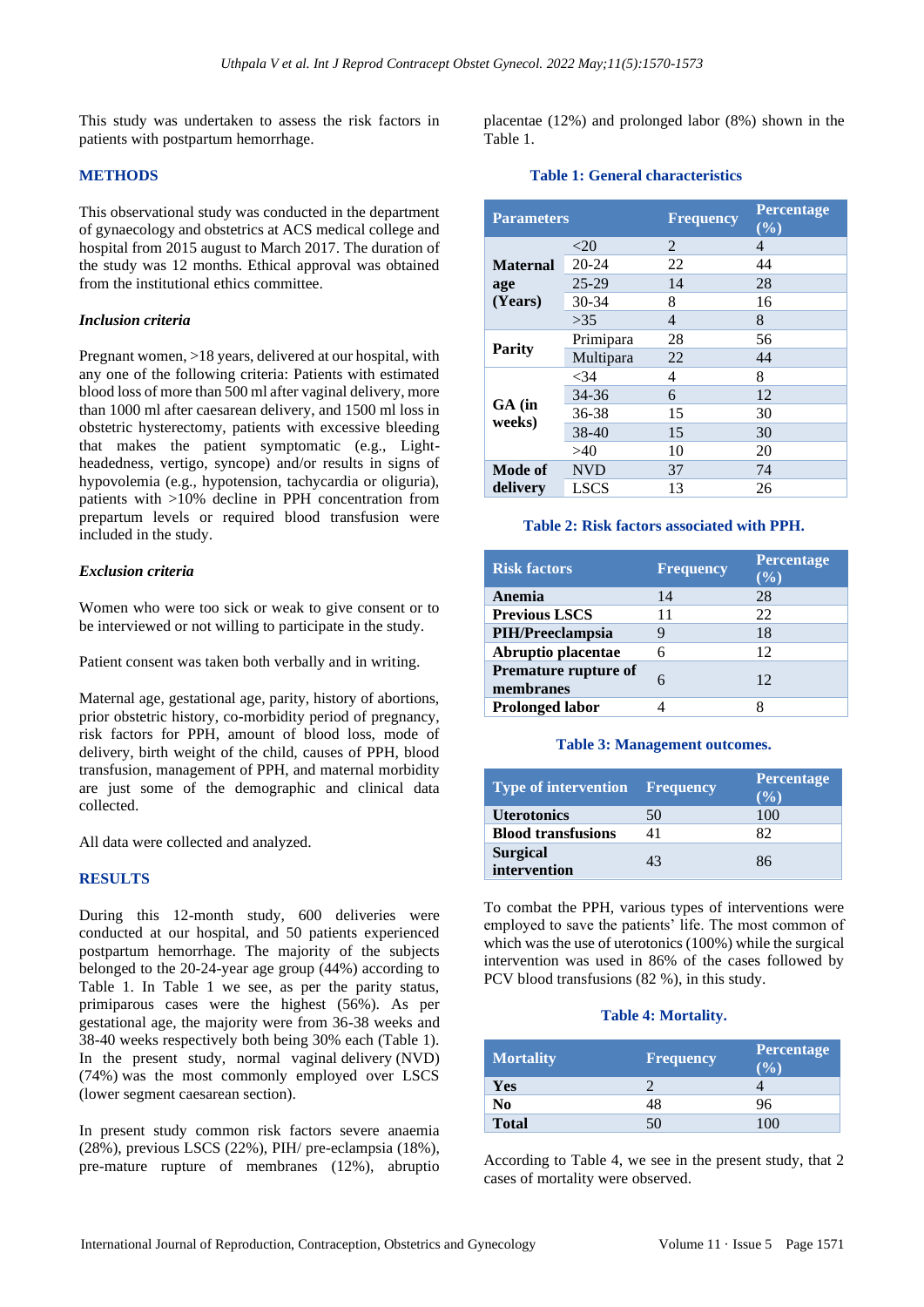## **DISCUSSION**

In underdeveloped nations like India, pregnancy and delivery, as well as the complications that follow, remain the primary causes of death, sickness, and disability among women of reproductive age.<sup>8</sup> In our study of 50 cases, we have observed that 28 cases were primiparous while 22 cases were multiparous with the majority belonging to the maternal age group of 20-24 years in the age group of 25 to 29years, Rajeshwari et al studied 142 women with PPH, majority of the women were primiparous.<sup>9</sup> While according to Li et al multiparity was a risk factor for PPH.<sup>10</sup>

Anaemia in pregnancy is defined as a haemoglobin level below 11 g/dl  $(WHO)$ .<sup>11</sup> In the present study anaemia presented as one of the most common risk factors for PPH. The most salient finding in a study by Kavle et al is a strong association between moderate-to-severe anaemia at 28 weeks gestation (on average) and greater severity of blood loss at delivery and postpartum.<sup>12</sup>

A previous history of a previous LSCS was seen as a strong risk factor for PPH in this study. According to Kramer et al prior Caesarean section is a major independent risk factor for PPH as seen in our study.

Preeclampsia was seen as a risk factor for PPH in this study Von Schmidt auf Altenstadt et al demonstrated an association between the two most important causes of maternal mortality and morbidity pre-eclampsia and PPH; women with pre-eclampsia have a 1.5-fold increased risk of PPH in the Netherlands.<sup>13</sup>

Placental abruption or abruptio placentae is defined as the total or partial separation of the placenta before delivery, is a common cause of poor pregnancy outcomes, necessitating a caesarean section and extensive infant care.<sup>14</sup> Our study showed abruptio placentae in 12% of cases with PPH. Sengodan et al also found 19.6% of cases with PPH affected by placental abruption

Premature rupture of membranes (PROM) is defined as the spontaneous rupture of the amniotic membrane with a release of amniotic fluid at least one hour before the onset of labor. If the membranes rupture after 37 weeks of gestation it is called the term PROM. If the rupture of membranes (ROM) occurs after 28 weeks but before 37 weeks of gestation is termed the preterm premature rupture of membrane (PPROM).<sup>15</sup> PROM presented as a risk factor in our study for PPH.

Mortality was observed in only 2 cases. This demonstrates that though PPH can be fatal, awareness and proper intervention can make it highly preventable.

In the present study, for treatment, all patients were administered uterotonics. The world health organization (WHO) recommends uterotonic administration for every woman after birth to prevent PPH.<sup>16</sup> Multiple uterotonics have been evaluated for PPH prevention over the past four decades, including oxytocin receptor agonists (oxytocin and carbetocin), prostaglandin analogues (misoprostol, sulprostone, carboprost), ergot alkaloids (such as ergometrine/methylergometrine) and combinations of these (oxytocin plus ergometrine, or oxytocin plus misoprostol).<sup>17</sup>

Blood transfusions were required in 82% of the cases in the present study while 86% required surgical intervention.

## **CONCLUSION**

In the present study, significant risk factors for PPH were 20-24 years of age, primipara, severe anaemia (Hb<7 gm%), previous LSCS, hypertensive disorders of pregnancy, premature rupture of membranes, abruptio placentae, prolonged labor clinicians should be aware of this increased risk and use this knowledge in the management of the third stage of labor.

*Funding: No funding sources*

*Conflict of interest: None declared Ethical approval: The study was approved by the Institutional Ethics Committee*

## **REFERENCES**

- 1. Making pregnancy safer. Geneva: World Health Organization. 2007. https:// www.who.int/maternal\_child\_adolescent/ documents/newsletter/mps\_newsletter \_\_\_ issue4.pdf). Accessed on 25 January, 2020.
- 2. Say L, Chou D, Gemmill A, Tunçalp Ö, Moller AB, Daniels J, Gülmezoglu AM, Temmerman M, Alkema L. Global causes of maternal death: a WHO systematic analysis. The Lancet global health. 2014;2(6):e323-33.
- 3. Geller SE, Adams MG, Kelly PJ, Kodkany BS, Derman RJ. Postpartum hemorrhage in resource-poor settings. Int J Gynaecol Obstet. 2006;92(3):202-11.
- 4. Knight M, Callaghan WM, Berg C, Alexander S, Bouvier-Colle MH, Ford JB et al. Trends in postpartum hemorrhage in high resource countries: a review and recommendations from the International Postpartum Hemorrhage Collaborative Group. BMC pregnancy and childbirth. 2009;9(1):1-0.
- 5. Lutomski JE, Byrne BM, Devane D, Greene RA. Increasing trends in atonic postpartum haemorrhage in Ireland: an 11-year population-based cohort study. BJOG. 2012;119:306-14.
- 6. Al-Zirqi I, Vangen S, Forsen L, Stray-Pedersen B. Prevalence and risk factors of severe obstetric haemorrhage. BJOG. 2008;115:1265-72.
- 7. Magann EF, Evans S, Hutchinson M, Collins R, Howard BC, Morrison JC. Postpartum hemorrhage after cesarean delivery: an analysis of risk factors. South Med J. 2015;98:681-5.